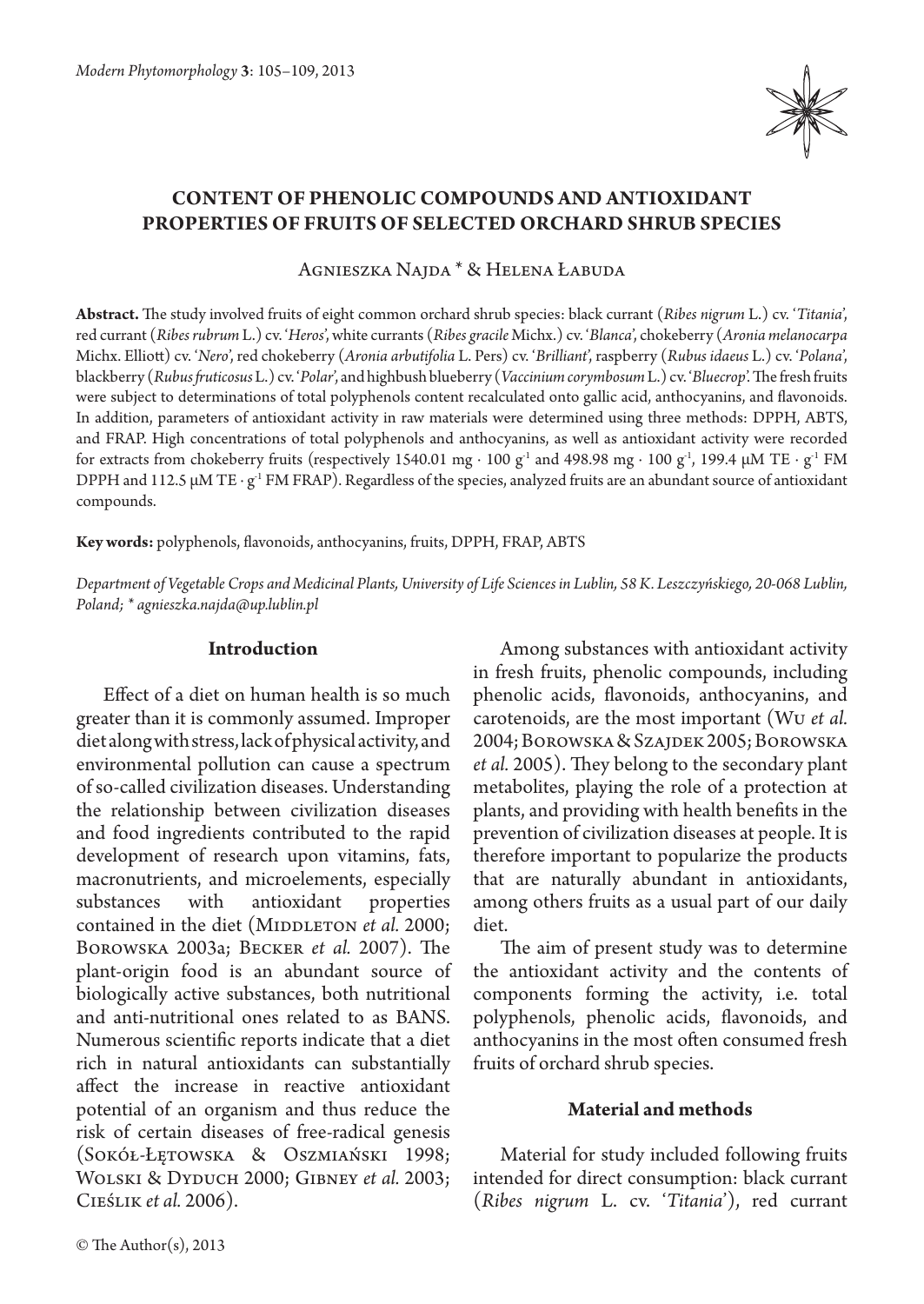(*R. rubrum* L. cv. '*Heros*'), white currants (*R. gracile* Michx. cv. '*Blanca*'), chokeberry (*Aronia melanocarpa* Michx. Elliott cv. '*Nero*'), red chokeberry (*A. arbutifolia* L. Pers cv. '*Brilliant*'), raspberry (*Rubus idaeus* L. cv. '*Polana*'), blackberry (*Rubus fruticosus* L. cv. '*Polar*'), and highbush blueberry (*Vaccinium corymbosum* L. cv. '*Bluecrop*').

Raw materials for the study were obtained from the plantations located in Lublin province in 2011. Fresh, healthy, and intact fruits at consumption ripeness stage were subject to determinations. Analyses of active substances content and antioxidant activity were carried out in the Laboratory for Vegetable and Herbal Material Quality at The Department of Vegetable Crops and Medicinal Plants, University of Life Sciences in Lublin. Chemical characterization of fruits included determination of total polyphenols by means of Folin-Ciocalteu method (results was expressed as recalculated onto gallic acid GAE) (Singleton & Rossi 1965; Slinkard & SINGLETON 1977), flavonoids applying Christ and Müller procedure (with re-calculation onto quercetin QE) (POLISH PHARMACOPOEIA 2006), as well as anthocyanins by means of spectrophotometric technique (MIŁKOWSKA & STRZELECKA 1995). Ethanol extracts of fruits were subject to determinations of: 2,2-diphenyl-1-pycrilohydrazyl free radicals (DPPH) binding strength (Chen & Ho 1997), antioxidant activity using ABTS according to Re *et al.*  (1999), reducing strength of extracts (FRAP) according to BENZIE & STRAIN (1996).

Results achieved from laboratory experiments were statistically processed by means of variance analysis method and Tukey confidence intervals at 5% confidence level.

## **Results and discussion**

Available literature contains little data on the antioxidant properties of orchard species fruits. Information on fruits obtained from the nature or fruit pomace used in the food industry is most common (Gómez-Plaza *et al.* 2006; Sánchez-Alonso *et al.* 2007). Fruits that were analyzed were characterized by varied total polyphenols content (from 108.72 to 1540.01 mg ⋅ 100 g<sup>-1</sup>).

The content of anthocyanins was closely correlated with the polyphenols level (Tab. 1). Concentration of red dyes ranged from 10.3 mg  $\cdot$  100 g<sup>1</sup> in white currant fruits to 498.98 mg ⋅ 100 g<sup>-1</sup> in the fruits of chokeberry. The ratio of anthocyanins in chokeberry and black currant fruits was comparable to that in the fruits of chokeberry and black currant examined by Sosnowska *et al.* (2004). The highest content of polyphenols and anthocyanins was reported in chokeberry fruits, while the least of these compounds was included in white currant fruits. The content of flavonoids, the largest quantities of which were determined in white currant fruits, appeared to undergo different pattern (43.12 mg ⋅ 100 g<sup>-1</sup>, on average), whereas the chokeberry fruits contained the least amounts of these substances – around 18.31 mg ⋅ 100 g<sup>-1</sup> (Tab. 1).

Achieved results indicate that fruits of orchard shrub species are a significant source of polyphenols, especially anthocyanins, which is consistent with findings of other authors for chokeberry, black currant, and blueberry (Moyer *et al.* 2002; Pellegrini *et al.* 2003; Łata *et al.* 2005; Budryn & Nebesny 2006; PESCHAL *et al.* 2006). However, there is a lack of data on other analyzed species and content of flavonoids in examined fruits. Diversity of fruits in terms of the content of compounds responsible for the antioxidant properties was confirmed by results from the antioxidant tests (Tab. 2).

The content of polyphenols and anthocyanins is directly correlated with antioxidant properties. Thus, the highest activity among tested fruit extracts was shown by chokeberry, both in DPPH and FRAP tests. The ABTS assays revealed the highest results for extracts from black currant. It should be noted, however, that no statistically significant differences were recorded between the results obtained from the analysis of extracts made from chokeberry, black currant, and blackberry fruits. Other fruit extracts also formed a single homogeneous group. Extracts made from white currant fruits showed the lowest activity. Antioxidant activity, determined against the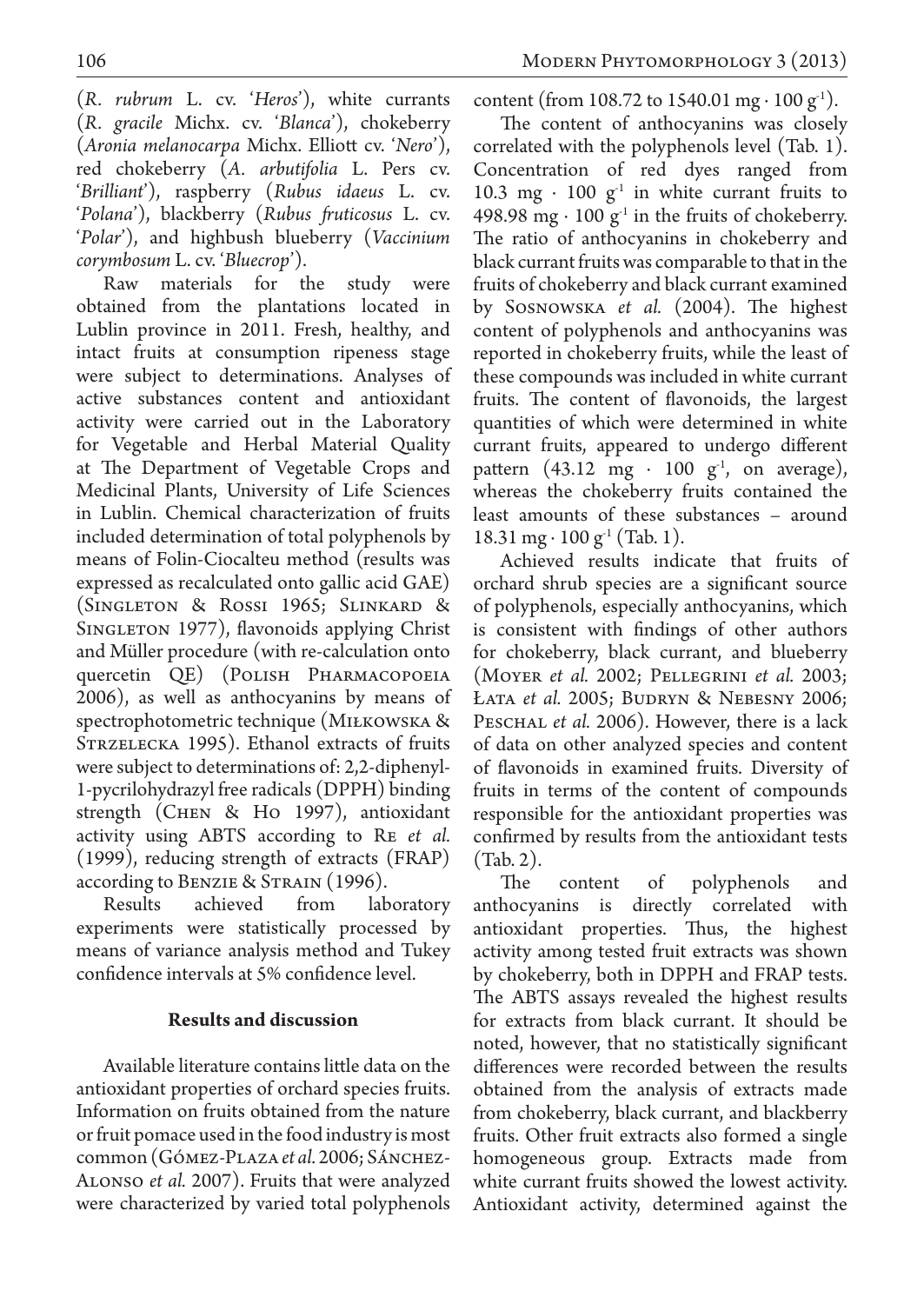| Raw fruits           | Antioxidant (100 g <sup>-1</sup> FM) |                     |                   |
|----------------------|--------------------------------------|---------------------|-------------------|
|                      | <b>TPH</b>                           | <b>ACY</b>          | FL                |
| Ribes nigrum         | $880,12 \pm 11,73b$                  | $280,43 \pm 1,71c$  | $31,05 \pm 2,14c$ |
| Ribes rubrum         | $237,32 \pm 3,66$ de                 | $84,97 \pm 2,73$ d  | $37,78 \pm 1,03b$ |
| Ribes gracile        | $108,72 \pm 4,75e$                   | $10,31 \pm 0,61e$   | $43,12 \pm 0,32a$ |
| Aronia melanocarpa   | $1540,01 \pm 28,11a$                 | $498,98 \pm 10,32a$ | $18,31 \pm 1,51e$ |
| Aronia arbutifolia   | $294,67 \pm 12,32d$                  | $52,75 \pm 3,17d$   | $27,15 \pm 4,14d$ |
| Rubus idaeus         | $574,32 \pm 9,73c$                   | $50,03 \pm 1,72d$   | $37,08 \pm 2,61b$ |
| Rubus fruticosus     | $1019,47 \pm 21,10b$                 | $380,21 \pm 13,24b$ | $42,91 \pm 3,01a$ |
| Vaccinium corymbosum | $304,51 \pm 15,37$ d                 | $81,13 \pm 1,58$ d  | $24,16 \pm 1,14d$ |

**Table 1.** Contents of antioxidant: total phenols (TPH), anthocyanins (ACY) and flavonoids (FL) in raw fruits.

**Explanatory notes:** different letters (a, b, c) in the same column stand for statistically significant differences (p<0.05); results are presented as mean value ± standard deviation.

| Raw fruits           | Antioxidant activity ( $\mu$ M TE · $g^1$ FM) |                  |                 |  |
|----------------------|-----------------------------------------------|------------------|-----------------|--|
|                      | <b>DPPH</b>                                   | FRAP             | <b>ABTS</b>     |  |
| Ribes nigrum         | $138,90 \pm 6,8a$                             | $108,4 \pm 1,9a$ | $56,8 \pm 4,6a$ |  |
| Ribes rubrum         | $48,3 \pm 0,2b$                               | $31,7 \pm 0,4b$  | $22,1 \pm 0,6b$ |  |
| Ribes gracile        | $19,4 \pm 1,1c$                               | $12,3 \pm 0,7c$  | $7,4 \pm 0,3c$  |  |
| Aronia melanocarpa   | $199,4 \pm 4,7a$                              | $112,5 \pm 1,1a$ | $53.2 \pm 4.2a$ |  |
| Aronia arbutifolia   | $63,2 \pm 3,1b$                               | $34,1 \pm 0,7$   | $23,8 \pm 1,4b$ |  |
| Rubus idaeus         | $59,4 \pm 1,8b$                               | $27.5 \pm 1.4b$  | $28,5 \pm 1,4b$ |  |
| Rubus fruticosus     | $129,3 \pm 7,3a$                              | $97,1 \pm 2,5a$  | $51,7 \pm 0,7a$ |  |
| Vaccinium corymbosum | $40,4 \pm 1,5b$                               | $34,5 \pm 0,5b$  | $27,3 \pm 2,4b$ |  |

**Table 2.** Antioxidant activity of fruit ethanol extracts as determinate by the DPPH, FRAP, and ABTS assays.

**Explanatory notes:** see Tab. 1.

ABTS radicals, in black currant extracts was more than 5-fold greater than the activity of white currant extracts. Greater difference was recorded by determination of free radicals DPPH binding strength. In this test, the best results were achieved when analyzing the chokeberry extracts, which were 10-fold higher than in the case of white currant fruit extracts.

The plant-origin food is an important source of substances with antioxidant properties for people. Many studies have shown that food abundant in compounds with antioxidant properties, plays an important role in the prevention of diseases such as atherosclerosis, diabetes, Parkinson's disease, or Alzheimer's disease (Prior *et al.* 1998; Troszyńska *et al.* 2000; Borowska 2003b; Szajdek &

Borowska 2004). In broad terms, antioxidants include all types of substances that inhibit the reaction with oxygen or ozone, and acting indirectly by binding of certain prooxidants. These compounds are represented by phenolic acids, flavonoids, anthocyanins, tannins, vitamins – A, C, and tocopherols, carotenoids, organic acids, selenium, and other thiocyanates. Among the plant products, fruits rich in anthocyanins and flavonoids, and thus the products of their processing, such as juices, preserves, jams and wine, are distinguished by particularly high antioxidant activity. Therefore, it becomes important to popularize the products that are naturally abundant in antioxidants, which include fruits as a usual part of our daily diet.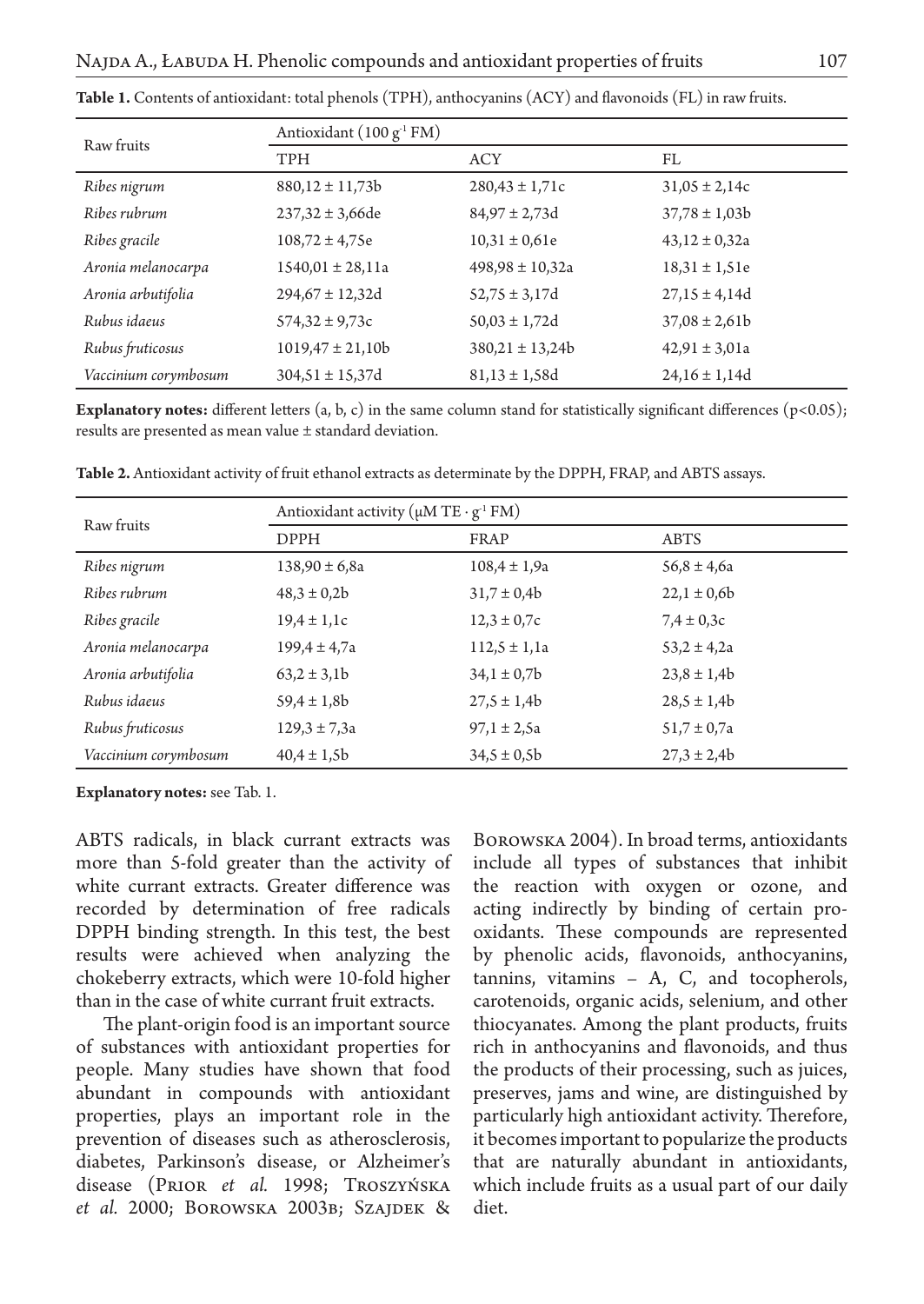### **Conclusions**

1. The orchard species fruits, particularly black chokeberry, blackcurrant, and blackberry, are characterized by a high antioxidant activity.

2. Extracts from fruits of some orchard shrub species are capable of binding free radicals, and the quantity of compounds with antioxidant properties is highly dependent on the species.

3. Extracts made from chokeberry showed the highest antioxidant activity in two of the three tests, while white currant' extracts – the lowest. This was directly related to the content of polyphenols and anthocyanins as substances with proven antioxidant properties.

### **References**

- BECKER E.M., NTOUMA G., SKIBSTED L.H. 2007. Synergism and antagonism between quercetin and other chain-breaking antioxidants in lipid system of increasing structural organization. *Food Chem.* **103**: 1288–1296.
- **Benzie I.F.F., Strain I.J. 1996.** The ferric reducing ability of plasma (FRAP) as a measure of "antioxidant power": The FRAP assay. *Anal. Biochem.* **239**: 70–76.
- **Borowska E.J., Szajdek A. 2005.** Składniki dietetyczne i substancje bioaktywne w owocach aronii, borówki czernicy i porzeczki czarnej. *Bromat. Chem. Toksykol.* **38 supl.**: 181–184.
- **Borowska E.J., Szajdek A., Borowski J. 2005.** Antioxidant properties of fruits, vegetables and their products. *Fruit Proces.* **Jan./Feb.**: 38–43.
- **Borowska J. 2003a.** Owoce i warzywa jako źródło naturalnych przeciwutleniaczy. *Przem. Ferm. I Owoc.- Warzyw* **5**: 11–12.
- **Borowska J. 2003b.** Owoce i warzywa jako źródło naturalnych przeciwutleniaczy. *Przem. Ferm. I Owoc.- Warzyw* **6**: 29–30.
- **Budryn G., Nebesny E. 2006.** Fenolokwasy ich właściwości, występowanie w surowcach roślinnych, wchłanianie i przemiany metaboliczne. *Bromat. Chem. Toksykol.* **2**: 103–110.
- **Chen J.H., Ho C.T. 1997.** Antioxidant activities of caffeic acid and its related hydroxycinnaminic acid compounds. *J. Agric. Food Chem.* **45**: 2374–2378.
- **Cieślik E., Gręda A., Adamus W. 2006.** Contents of polyphenols in fruit and vegetables. *Food Chem.* **94**: 135–142.
- **Gibney M.J., Macdonald I.A., Roche H.M. 2003.** Nutrition and metabolism: 307–317 Blackwell Science Ltd. UK.
- **Gómez-Plaza E., Miñano A., López-Roca J.M. 2006.** Comparison of chromatic properties, stability and antioxidant of anthocyanin-based aqueous extracts from grape pomace obtained from different vinification methods. *Food Chem.* **97**: 87–94.
- **Łata B., Trąmpczyńska A., Mike A. 2005.** Effect of cultivar and harvest date on thiols, ascorbate and phenolic compounds content in blueberries. *Acta Sci. Pol., Hort. Cultus* **4 (1)**: 163–171.
- **Middleton E., Kandaswamy C., Theoharides T.C. 2000.** The effects of plant flavonoids on mammalian cells: implications for inflammation, heart disease, and cancer. *Pharmacol. Rev.* **52**: 673–751.
- **Miłkowska K., Strzelecka H. 1995.** Flos Hibisci metody identyfikacji i ocena surowca. *Herba Pol.* **41 (1)**: 11–16.
- **Moyer R.A., Hummer K.E., Finn C.E., Frei B,. Wrolstad R.E. 2002.** Anthocyanins, phenolics, and antioxidant capacity in diverse small fruits: *Vaccinium*, *Rubus*, and *Ribes*. *J. Agric. Food Chem.* **50**: 519–525.
- **Pellegrini N., Serafi ni M., Colombi B., Del Rio D., Salvatore S., Bianchi M., Brighenti F. 2003.** Total antioxidant capacity of plant foods, beverages and oils consumed in Italy assessed by three different in vitro assays. *J. Nutr.* **133**: 2812–2819.
- **Peschal W., Sánchez-Rabaneda F., Diekmann W., Plescher A., Gartzía I., Jiménez D., Lamuela-Raventós R., Buxaderas S., Codina C. 2006.**  An industrial approach in the search of natural antioxidants from vegetable and fruit waste. *Food Chem.* **97**: 137–150.
- **Polish Pharmacopoeia 2006.** T. **VII**. Wyd. PTFarm, Warszawa.
- **Prior R.L., Cao G., Martin A., Sofic E., McEwan J., O'Brien C., Lischner N., Ehlenfeldt M., Kalt W., Krewer G., Mainland C.M. 1998.**  Antioxidant capacity as influenced by total phenolic and anthocyanin content, maturity and variety of *Vaccinium* species. *J. Agric. Food Chem.* **46**: 2686–2693.
- **Re R., Pellegrini N., Proteggente A., Pannala A., Yang M., Rice-Evans C. 1999.** Antioxidant activity applying improved ABTS radical cation decolorization assay. *Free Radical & Medicine* **26 (9/10)**: 1231–1237.
- **Sánchez-Alonso I., Jiménez-Escrig A., Saura-Calixto F., Borderías A.J. 2007.** Effect of grape antioxidant dietary fibre on the prevention of lipid of lipid oxidation in minced fish: Evaluation by different methodologies. *Food Chem.* **101**: 372–378.
- **Singleton V.L., Rossi J.A. 1965.** Colorimetry of total phenolics with phosphomolybolic – phosphotungstic acid reagents. *Am. J. Emol. Vitic.* **16**: 144–158.